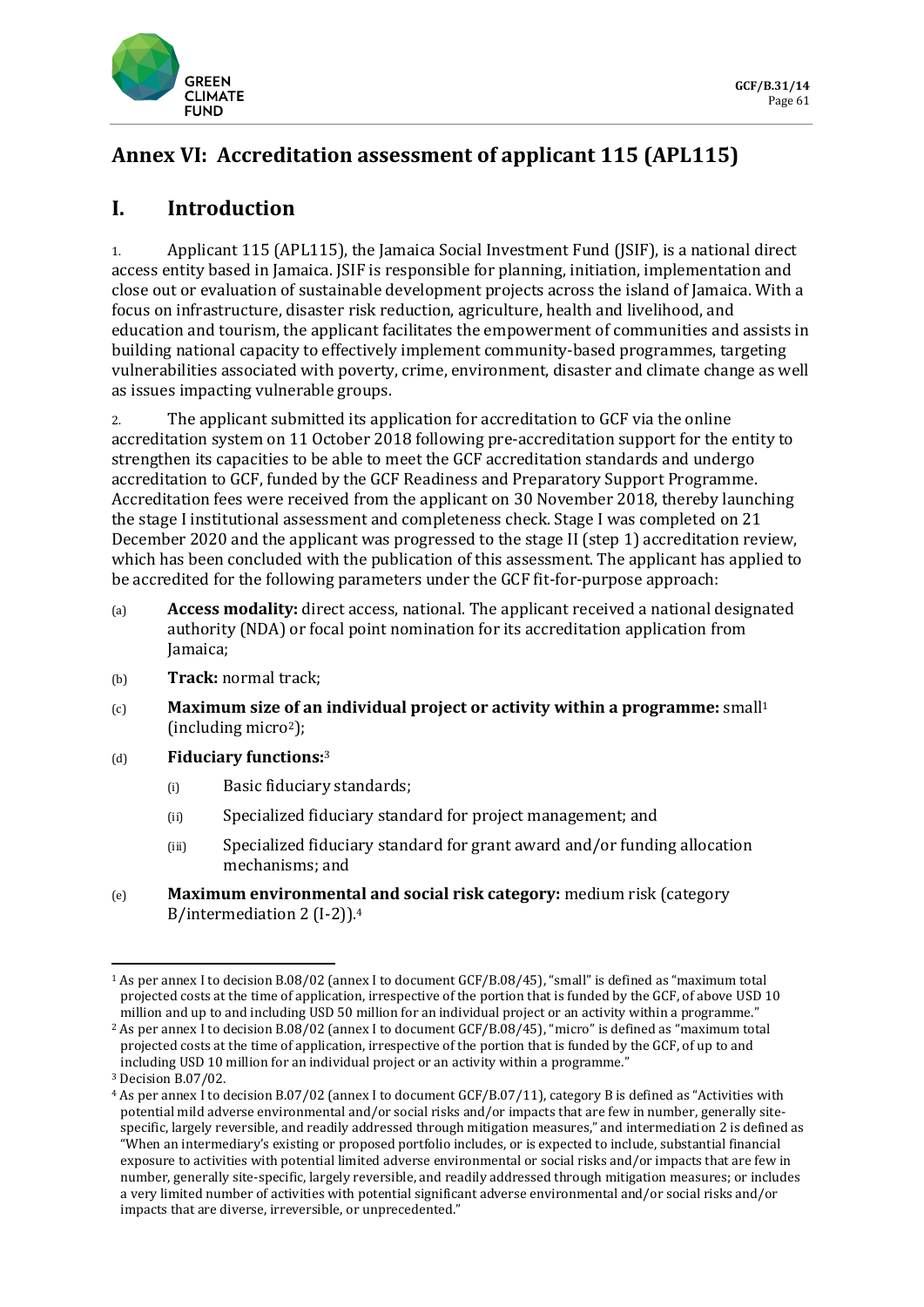

### **II. Stage I institutional assessment and completeness check**

3. The applicant applied and was assessed by the Secretariat during stage I under the normal track accreditation process in accordance with the GCF policies and standards to the extent applicable to accreditation below:

- (a) "Updated Strategic Plan for the Green Climate Fund: 2020–2023" (decision B.27/06);
- (b) "Guiding Framework and Procedures for Accrediting National, Regional and International Implementing Entities and Intermediaries, Including the Fund's Fiduciary Principles and Standards and Environmental and Social Safeguards" (decision B.07/02);
- (c) "Guidelines for the Operationalization of the Fit-for-purpose Accreditation Approach" (decision B.08/02);
- (d) "Interim Policy on Prohibited Practices" (exhibit A of the accreditation master agreement considered in decision B.12/31);
- (e) "Policy on Prohibited Practices" (decision B.22/19);
- (f) "Anti-Money Laundering and Countering the Financing of Terrorism Policy" (AML/CFT Policy) (decision B.18/10);
- (g) "Policy on the Protection of Whistle-blowers and Witnesses" (decision B.BM-2018/21);
- (h) "Environmental and Social Management System: Environmental and Social Policy" (decision B.19/10);
- (i) "Comprehensive Information Disclosure Policy of the Fund" (decision B.12/35) regarding the disclosure of environmental and social (E&S) risk information;
- (j) "Gender Policy and Action Plan" (decision B.09/11); and
- (k) "Updated Gender Policy and Gender Action Plan 2020–2023" (decision B.24/12).

### 2.1 Legal status, registration, permits and licences

4. The applicant provided documents on its establishment and licences to operate, where relevant, as part of the application. The applicant was established in 1996 as a component of the Government of Jamaica's national poverty alleviation strategy. JSIF was incorporated under The Company's Act of Jamaica on 28 February 1996 and signed a memorandum of understanding with the Government of Jamaica on 24 June 1996.

### 2.2 Institutional presence and relevant networks

5. The applicant is a national fund with 98 employees in 2019 and is headquartered in Kingston, Jamaica. It works with central and local government, non-government organizations, communities, and private and public organizations. The applicant's main business areas include community-based socioeconomic, infrastructure, and social services projects.

6. JSIF is committed to supporting Jamaica's efforts to tackle the effects of climate change and the applicant's focus has increasingly been the vulnerabilities associated with livelihoods, disaster and climate change. In line with Jamaica's National Development Plan for Hazard Risk Reduction and Adaptation to Climate Change, JSIF seeks to improve protection of the most vulnerable people from externalities by increasing the resilience of the country's natural ecosystems to climate change. The applicant also intends to apply ecosystem-based adaptation approaches as the primary approach to counter climate change and incorporate climate change adaptation and/or mitigation approaches in all development plans.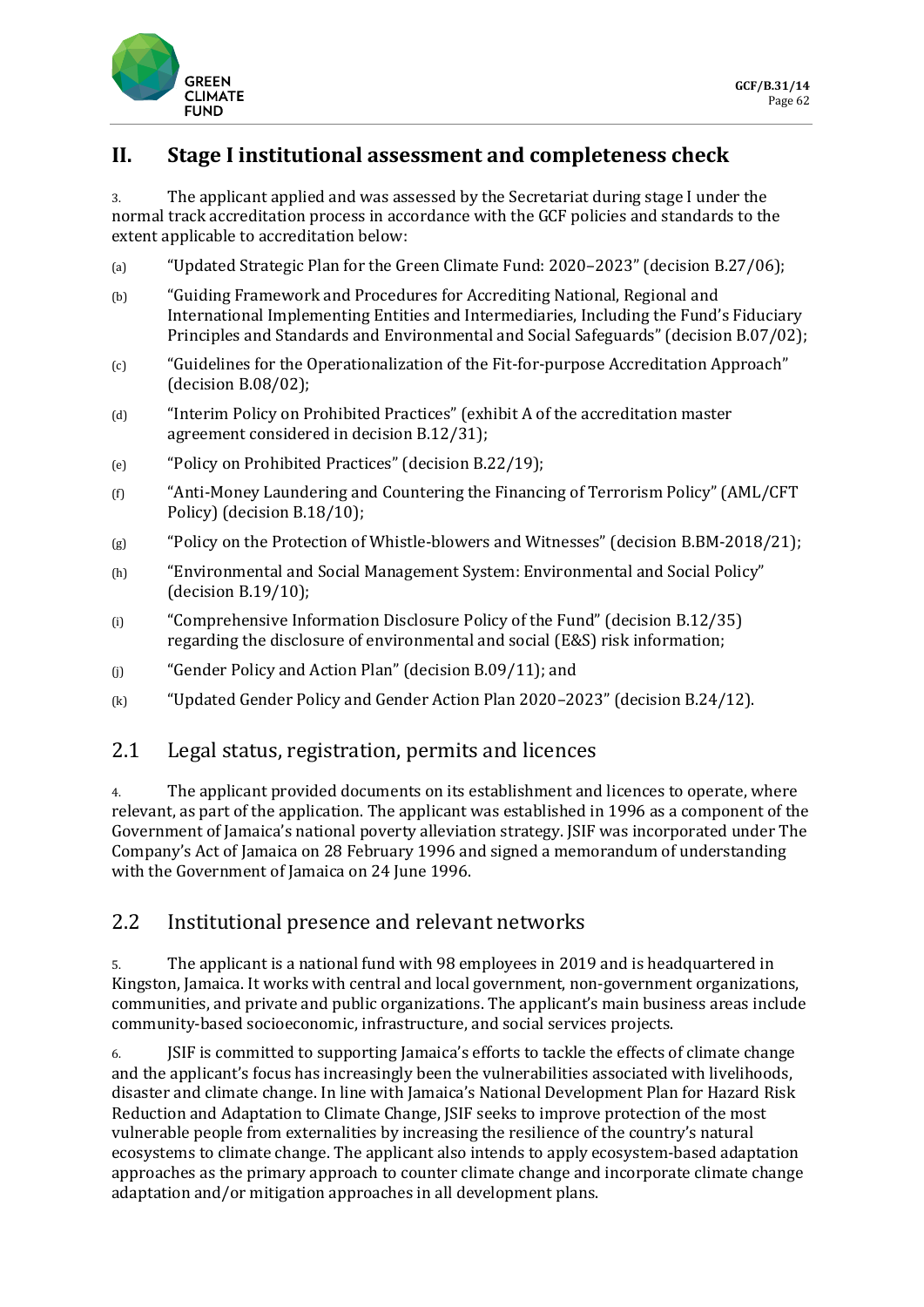

- 7. The applicant intends to use GCF funding for cross-cutting projects and programmes to:
- (a) Increase adaptation to existing and future climate impacts and reduce greenhouse gas emissions;
- (b) Develop projects aimed at carbon sequestration to improve the removal of carbon from the atmosphere and to reduce sources of emissions; and
- (c) Improve the livelihoods of poor and vulnerable populations, especially in rural areas, and provide the necessary sensitization and awareness training with a view to reducing environmental degradation and perpetual vulnerability.

8. The applicant is one of three nominated entities by Jamaica and is included in the country programme endorsed by GCF. The three entities nominated by Jamaica have strong complementarity: for example, according to the NDA, it is envisaged that the applicant would be able to provide support to the climate projects at the community level working with community groups and civil society organizations, whereas the Planning Institute of Jamaica will be serving the public sector at large and the Development Bank of Jamaica will be focused on the micro and small and medium-sized enterprises in the private sector. The NDA has indicated that it is awaiting the accreditation to fully programme the applicant as an implementing entity for its pipeline.

9. The JSIF is mandated to mobilize resources and channel these to community-based socioeconomic infrastructure and social services projects, including those with climate change resilience-building potential. The JSIF works through a national partnership between central and local government, communities, and private and public organizations to empower communities and assists in building national capacity to effectively implement communitybased programmes aimed at social development.

# 2.3 Track record

10. The applicant has executed several climate change adaptation and mitigation projects in Jamaica, financed by national and international public and private institutions. The project areas include solid waste management and sanitation, electricity regularization and disaster risk reduction.

11. The applicant's track record in managing sustainable development and climate change related projects includes the following:

- (a) USD 42 million (loan received, community-based contracting and enterprise ongranting) provided by the International Bank for Reconstruction and Development (IBRD) for the Integrated Community Development Project in Jamaica;
- (b) USD 30 million (loan received) provided by the IBRD for the Jamaica Disaster Vulnerability Reduction Project;
- (c) USD 44.7 million (low-value grants) provided by the European Union for the First to Fourth Poverty Reduction Programmes (PRP I–IV); and
- (d) USD 4.8 million (grant) provided by the Caribbean Development Bank for the Basic Needs Trust Fund 6th Cycle project in Jamaica.

### **III. Stage II accreditation review assessment**

12. The applicant applied under the normal track accreditation process. Its application has been assessed by the Accreditation Panel (AP) during stage II (step 1) against the standards of GCF to the extent applicable to accreditation in accordance with: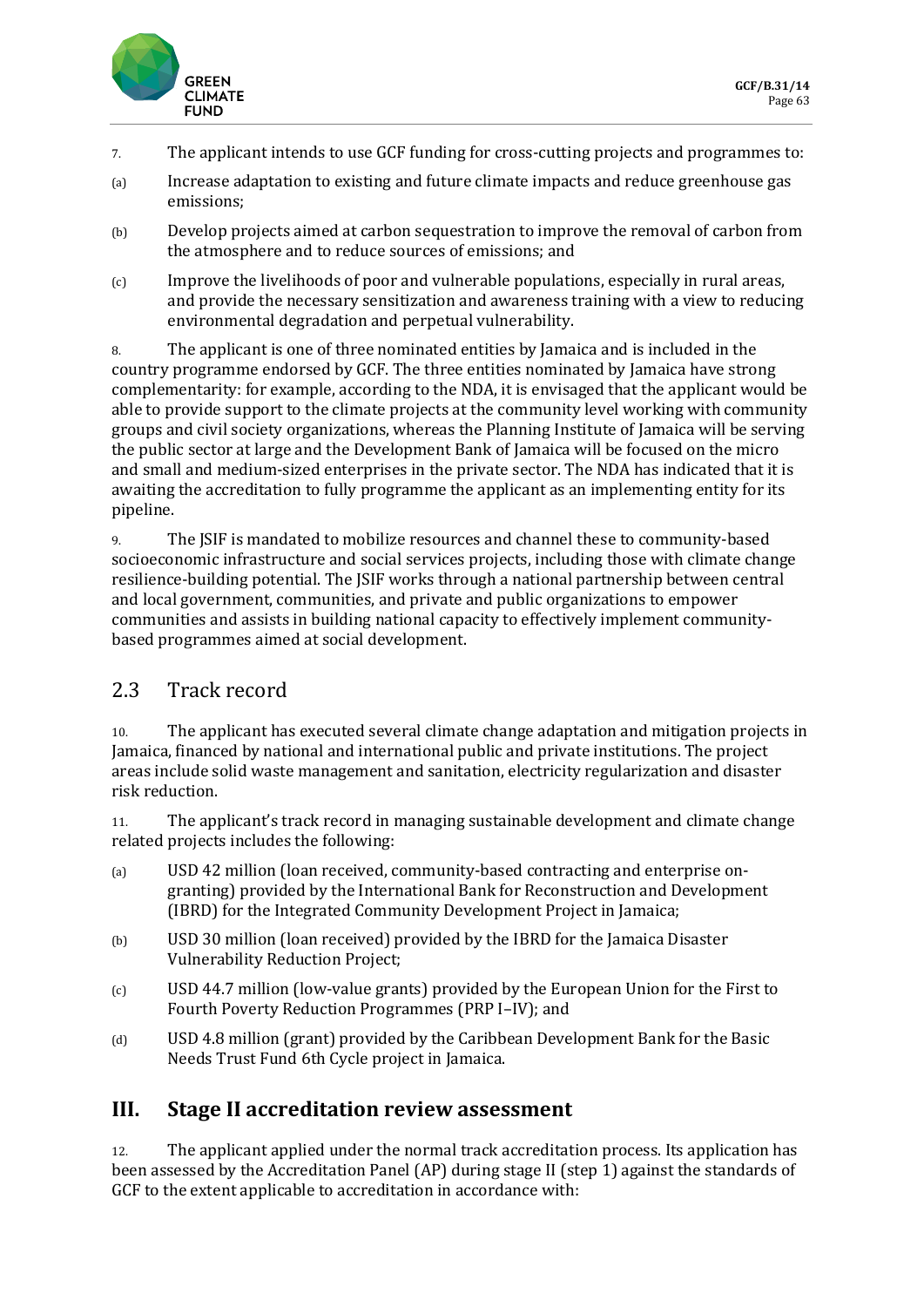

(a) The GCF policies and standards identified in paragraph 3 above; and

(b) "Revised Environmental and Social Policy" (decision B.BM-2021/18).

13. As part of this assessment, the AP consulted the applicant's website and third-party websites to complement the information provided in the application.

## 3.1 Fiduciary standards

### **3.1.1. Basic fiduciary standards: key administrative and financial capacities**

14. As a government-owned entity, JSIF sets its long term and annual objectives to advance community and national development. As such, JSIF's role is to channel funds to communitybased socioeconomic infrastructure and social services projects in partnership with government and non-state actors. JSIF reports to the office of the Prime Minister of Jamaica and is overseen by its board of directors, with 10 subcommittees in the following areas: management review; projects; finance; audit; national contracts; ethics; social review; technical review; human resource; and bid evaluation. JSIF budgets and plans are set by the Government of Jamaica as part of the overall annual budget for the country. The portion of the national budget allocated annually to JSIF determines the projects and programmes that JSIF supports and implements. The high-level government objectives that drive JSIF's projects are tracked by key performance indicators to which each department is held in support of the achievement of the overall goals.

15. JSIF has a strong monitoring and evaluation unit that reports to a senior manager. The unit coordinates the utilization of contemporary results-based monitoring and evaluation methods and processes to report on the JSIF's performance both as an organization and across project portfolios in the context of the objectives of the JSIF, its donor agencies and the Government of Jamaica. Responsibilities include providing qualitative and quantitative information on the execution of selected interventions, procurement and contractual decisions, accounting and financial recording, progress towards organizational and portfolio outcomes and outputs. Compilation of statutory reports for donors and the Government of Jamaica, among others, is undertaken along with critical oversight being provided to ensure funds are targeted efficiently, value for money is obtained and sustainable development for the underserved communities is stimulated.

16. The applicant's external auditors prepare annual statutory financial statements in accordance with International Financial Reporting Standards and the requirements of the Jamaican companies act. Management information system (MIS) reports are generated monthly, quarterly and annually for senior management and the board. A fund manager software tool tracks projects from initial request, through appraisal, procurement, implementation and supervision. An accounting system called ACCPAC is used to provide financial and accounting information as well as for tracking electronic funds transfers. In addition, there is a funding agency MIS tailored to meet the requirements of each funding agency. This would be adapted to meet the specific reporting requirements of GCF projects.

17. The audit committee is appointed by the JSIF board with at least three members, all of whom are independent and one of which represents the Ministry of Finance. The JSIF internal audit is governed by a charter that sets out the independence, purpose, authority and responsibility of the function. Internal audits are carried out in accordance with internationally recognized standards while meeting the needs of the Government of Jamaica and the JSIF management. The chief internal auditor is independent and reports to the JSIF board through the audit committee on a monthly and quarterly basis, summarizing the results of completed audits, status of management actions to address audit findings, as well as other issues, as directed by the committee.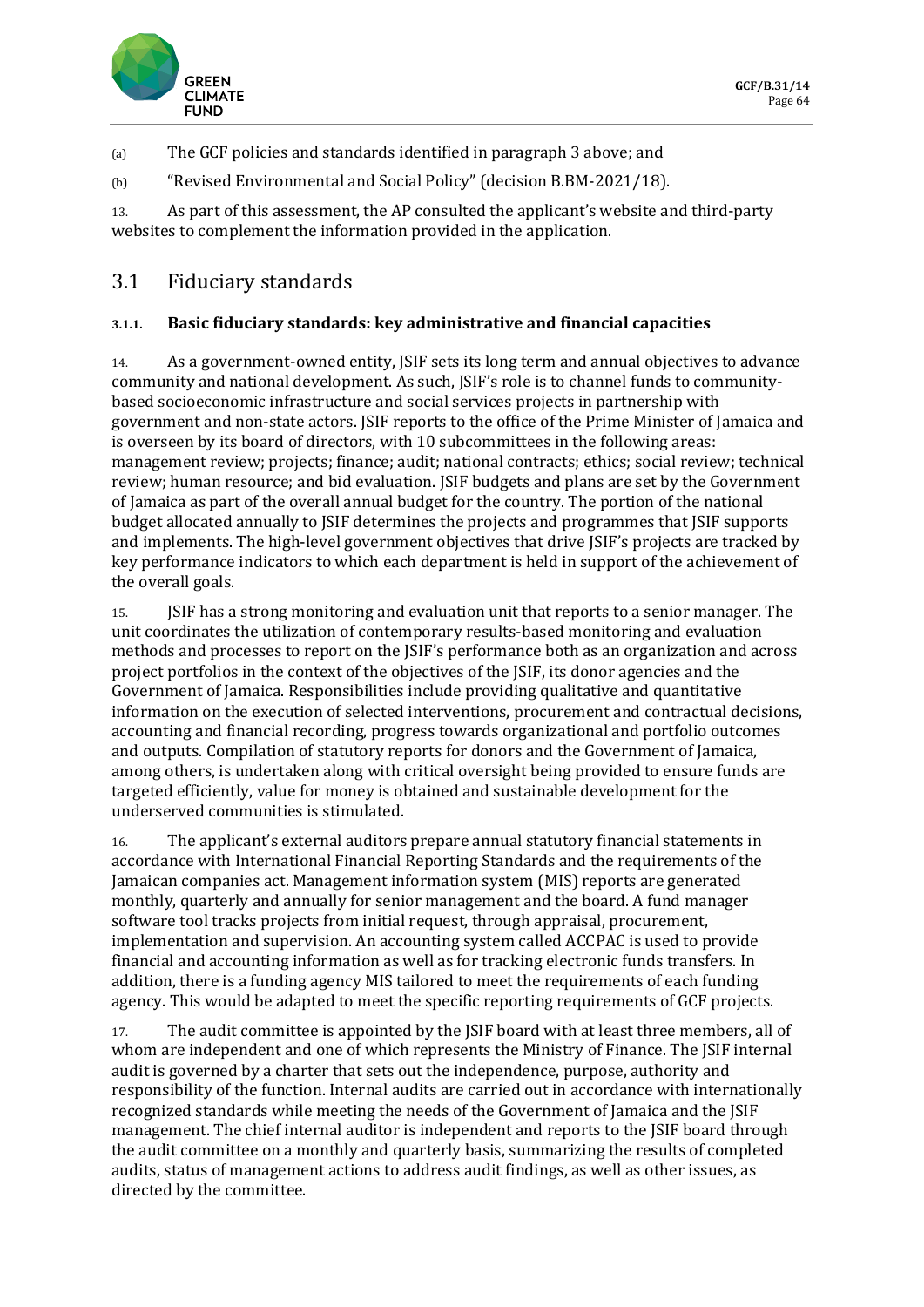18. The JSIF internal controls framework is overseen by the audit committee, including reviewing management and internal auditor reports on the effectiveness of the systems for financial control, reporting and risk, and the adequacy of the computerized information system for controls and security. Other responsibilities of the audit committee include the procedures for the prevention of conflicts of interest, the detection of fraud and corruption, and the arrangements for staff to raise concerns, in confidence, about possible issues relating to financial reporting, financial controls, procurement procedures and any other matters.

19. JSIF is required to meet the procurement policies of the Government of Jamaica as well as the agencies it works with, including the World Bank, the Caribbean Development Bank and the European Union. As such, JSIF follows the procurement processes of its donor entities with a procurement committee responsible for the review of policies and procedures, and the review of contracts including those of executing entities. Evidence of fair and transparent procurements has been provided and the dispute resolution processes are outlined in the bidding documents. There have been no procurement complaints during the past three years.

20. The AP finds that the applicant's policies, procedures and capacity, supported by evidence of its track record, fully meet the GCF basic fiduciary standards on key administrative and financial capacities.

### **3.1.2. Basic fiduciary standards: transparency and accountability**

21. On joining JSIF, staff and consultants are required to sign an employee contract for conflict of interest and code of ethics. The JSIF human resources committee is responsible for and manages oversight of ethical issues. This requires all employees to act with the utmost integrity, honesty and objectivity, striving at all times to enhance the performance and reputation of the organization. Staff are also required to sign an employee fraud policy acknowledgement form. The whistle-blowers policy prohibits legal action being taken against whistle-blowers. Government employees, which include JSIF staff, who feel at risk of victimization can ask for a transfer to another job and can also apply to a court to stop victimization and to seek damages.

22. JSIF has an investigative function which is managed within its internal audit department. The chief internal auditor is functionally independent and reports directly to the board through the audit committee. This ensures objectivity and independence. JSIF has an AML/CFT policy that was updated in July 2020. It is the policy of the organization to prohibit and actively prevent money laundering and any activity that facilitates money laundering or the funding of terrorist or criminal activities by complying with all applicable requirements under Jamaican and international laws and regulations. The JSIF 'know-your–customer' policy is included in its AML/CFT policy and addresses four key elements: client identification and verification; client acceptance; monitoring of clients; and risk assessment of client relationships. Copies of recent 'know-your-customer' reports have been provided that demonstrate the effectiveness of this function.

23. The AP finds that the applicant's policies, procedures and capacity, supported by evidence of its track record, fully meet the basic fiduciary standards on transparency and accountability, and to the extent applicable to accreditation, the GCF Policy on the Protection of Whistleblowers and Witnesses,<sup>5</sup> the GCF Policy on Prohibited Practices<sup>6</sup> and the GCF AML/CFT Policy.<sup>7</sup>

#### **3.1.3. Specialized fiduciary standard for project management**

<sup>5</sup> Decision B.21/25 and annex II thereto.

<sup>6</sup> Decision B.22/19 and annex XIV thereto.

<sup>7</sup> Decision B.18/10 and annex XIV thereto.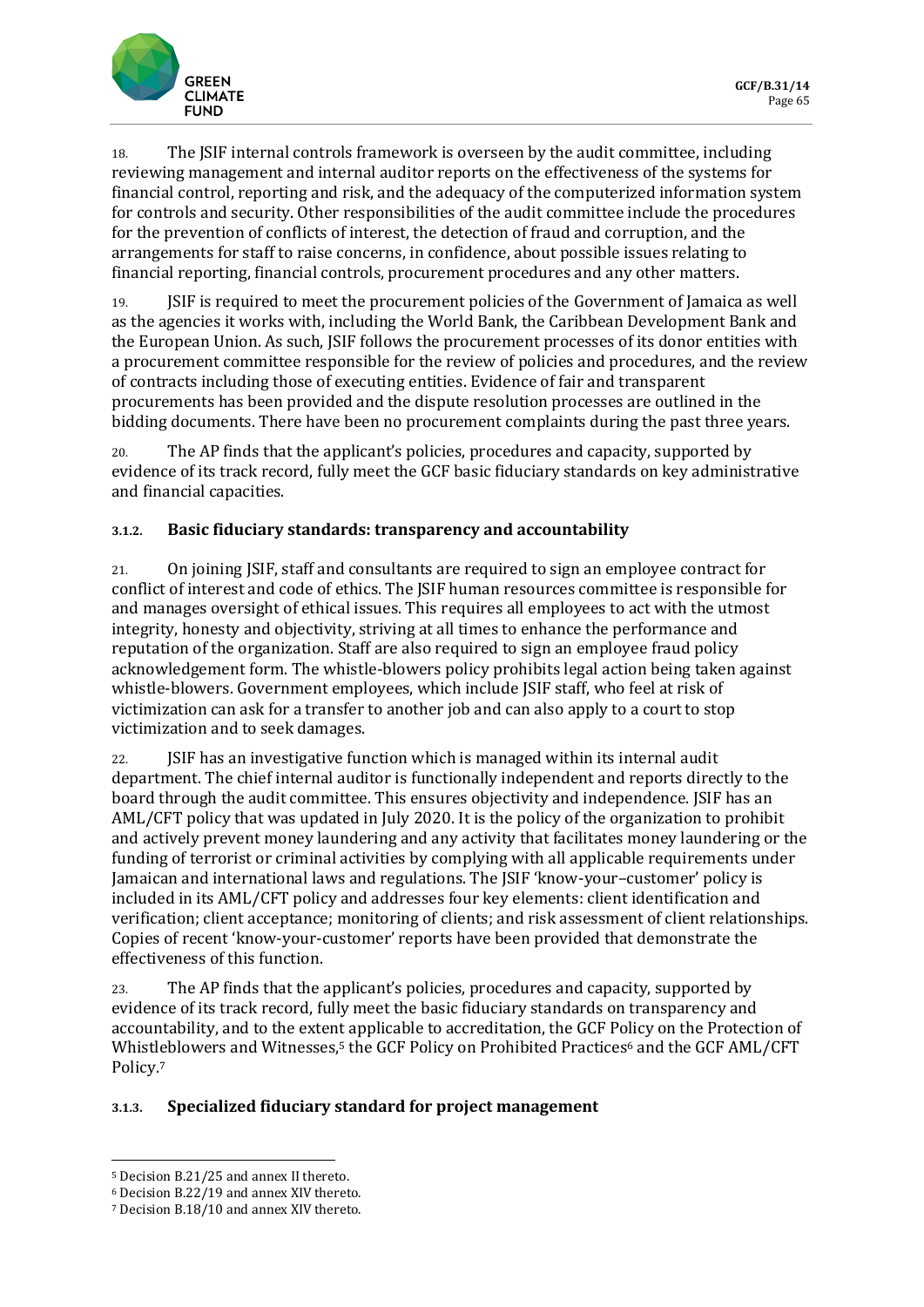

24. The JSIF operations manual details the procedures for project appraisal. A risk assessment is done during the preparation stage, at several levels, beginning with the social and technical appraisal by the project teams. A complete appraisal report is prepared, which addresses the economical, technical, environmental, social, legal and other operational risks. These reports are passed through the various committees: first by the technical review committee chaired by a senior management followed by the review of the full senior management; second by the projects committee (a subcommittee of the board); and finally it goes to the full JSIF board for approval.

25. JSIF has provided the Government of Jamaica project proposal form that is used to design and present projects. It is issued by the Public Management Investment Secretariat of the Government of Jamaica and it requires key performance indicators with baselines, targets, objectives and expected outcomes to be incorporated into the project design for funding proposals. Details of recent projects demonstrate that project objectives, outcomes and key performance indicators are established at the project design stage. Also demonstrated is the assessment of technical, financial, economic and legal aspects as well as possible environmental, social and climate change aspects relevant to each project proposal.

26. JSIF has provided details and examples of how quality review is addressed at various stages and levels during project design and implementation, and during the review, appraisal and approval stages. This includes procedures for monitoring, follow up and corrective actions during project implementation. The JSIF policies and procedures relating to project closure, including reporting on results achieved, lessons learned and recommendations for improvement, are embedded in the operations manual. Capacity to disseminate results and making key findings publicly available are part of the JSIF public disclosure policy and its monitoring and evaluation (M&E) policy. This policy shows how organizational M&E is segregated from functions at the portfolio level, and a results-based matrix for a project has been provided that demonstrates the tools and templates used for the M&E function. In addition, monthly reports from the finance department track expenditures against budget for each project in the JSIF portfolio. Examples of M&E reports and independent evaluations are available on the JSIF website.

27. The JSIF operations manual has a recently updated section on subproject supervision, which explains how projects at risk are identified. An example has been provided showing how issues are identified and what mitigation measures are taken. Project audit reports have also been provided that demonstrate the effective implementation of risk management systems and procedures.

28. The AP finds that the applicant's policies, procedures and capacity, supported by evidence of its track record, fully meet the specialized fiduciary standard for project management.

### **3.1.4. Specialized fiduciary standard for grant award and/or funding allocation mechanisms**

29. The JSIF community-based contracting (CBC) manual provides full details of the grant award programme, with extensive use of application forms and checklists. CBC provides grants to local projects that help to address social and poverty-reduction objectives. The processes of inviting proposals, then assessing, appraising and approving them via a grant award evaluation committee are well documented in the CBC manual. Applicants for the grants are informed of the results with reasons if rejected, and grant award details are published on the JSIF website. The CBC manual also provides details of the composition and terms of reference of members of the CBC committee.

30. Requests for proposals for grant awards are published on the JSIF's website, in national newspapers and at the Jamaican Social Development Commission. Eligibility criteria are clearly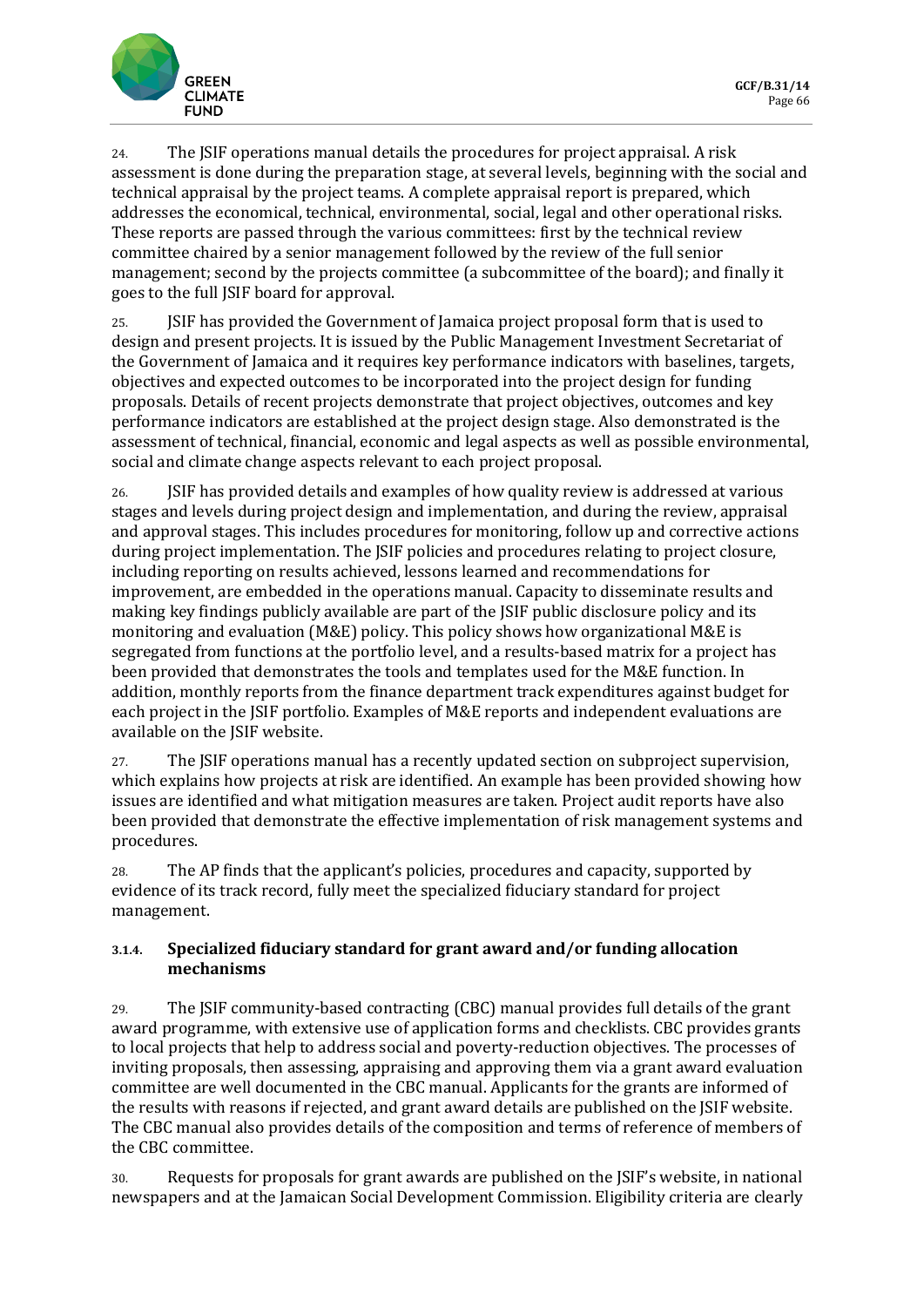

described in the announcements. The grant award evaluation committee has four members. They review the technical; the environmental, social and gender; and the fiduciary aspects of proposals. The committee is chaired by the executive secretary of JSIF and members are generally JSIF staff, supported by external members when specific expertise is needed. All members are required to confirm that they do not have conflicts of interest in serving on this committee and that they agree to assess proposals impartially. Terms of reference of members of the committee are documented in the CBC manual, and examples of agendas and minutes have been provided.

31. There is a clear process of approval of grant awards, which starts with the evaluation committee and finishes with approval by the JSIF board. Decisions are taken in accordance with the recommendation of the evaluation committee, and the grant award process is tracked on the fund manager section of the MIS, which ensures that a beneficiary can only receive one grant for a proposal. At the end of the process, and once all validation checks have been successfully completed, a final completion certificate is issued. Unsuccessful grant applicants are provided with reasons for their proposal being rejected. Examples of recent rejection and acceptance letters have been provided.

32. The CBC programme requires the local community that will benefit from the project to provide at least 10 per cent of the cost of the project, either in cash or in kind. In addition, each proposal is required to show who will manage the project, whether that is an external contractor (subject to strict procurement procedures) or individuals or a team within the community. Whoever is charged with managing the project is referred to as the communitybased organization, and their capacity is assessed as part of the evaluation and appraisal of the project. JSIF uses a process called MONFIS<sup>8</sup> to assess the capacity of the community-based organization.

33. The grant financing agreement signed with awardees, and the examples provided of bills of quantities, clearly demonstrate how JSIF is assured of the authenticity and eligibility of activities being supported by the grant. Examples have been provided of audit reports, site visit reports and project status updates. Audits of the CBC programme are done by both the JSIF IAD and the external auditors. These include checks of the expenditure of grantees; and the CBC manual addresses the issue of misappropriation or mismanagement of funds. There are clearly defined procedures for recovery of funds paid to grantees, in respect of expenditures that are unauthorized or fall outside the scope of the project, or for any other breach of the grant award contract with the grantee. Such cases have been rare and are included in the annual audit report on the programme.

34. There is a system in place for supporting beneficiaries of grants through counselling and advice during implementation of grant award activities. Unsuccessful applicants can also benefit from advice on how their proposals could be strengthened to meet eligibility criteria and to present a successful proposal in the future. JSIF has active and successful grant programmes with the World Bank, the Caribbean Development Bank and with the European Union Directorate General for International Cooperation and Development (DG DEVCO). Articles and reports demonstrate that JSIF is well regarded and in good standing with these multilateral organizations.

35. The AP finds that the applicant's policies, procedures and capacity, supported by evidence of its track record, fully meet the specialized fiduciary standard for grant award and/or funding allocation mechanisms.

<sup>8</sup> MONFIS stands for Management; Organization; Networking and mobilization; Financial management and fundraising; Impact; and Sustainability.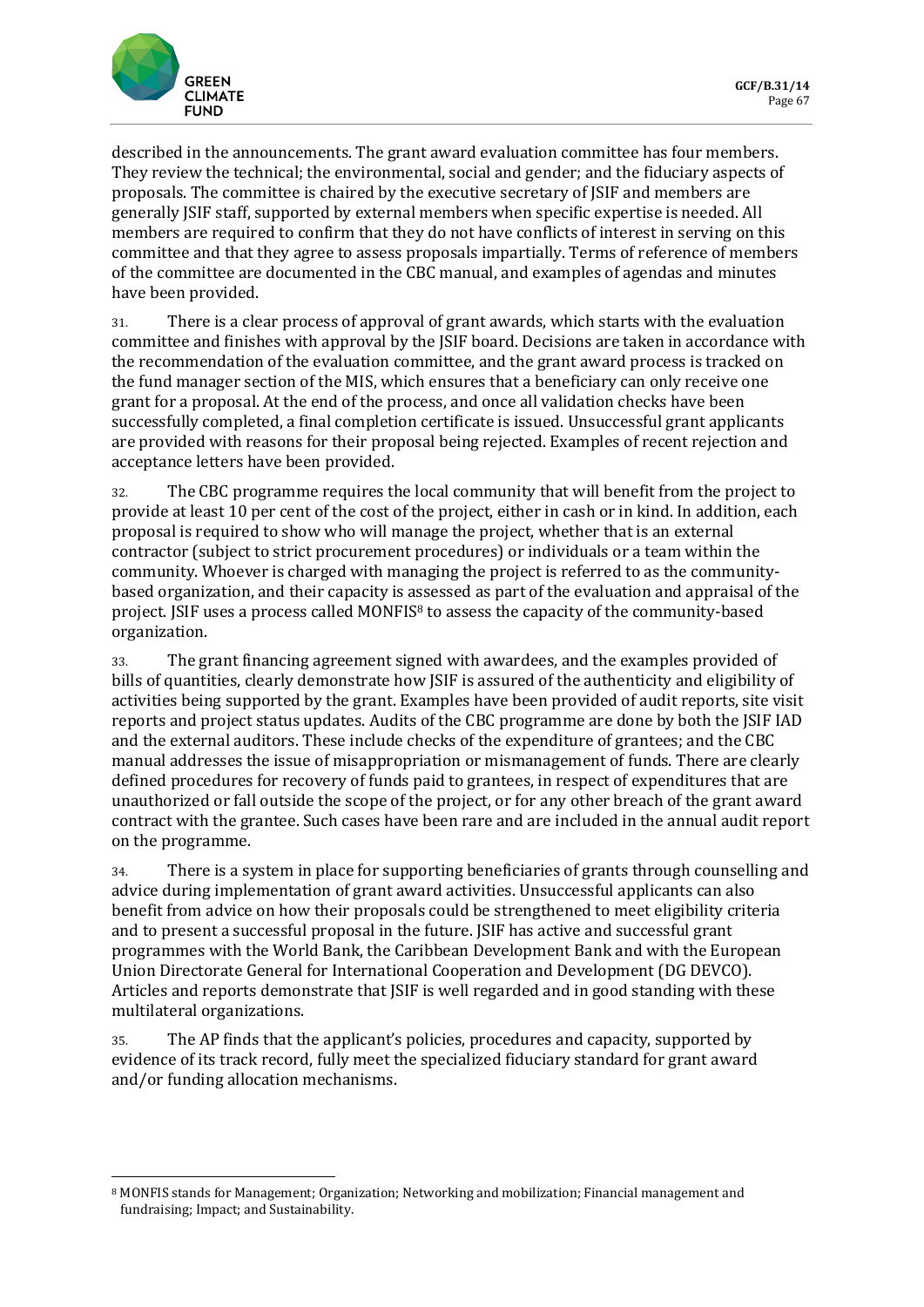

#### **3.1.5. Specialized fiduciary standard for on-lending and/or blending (for loans, equity and/or guarantees)**

36. The applicant did not apply for accreditation for this standard at this time.

## 3.2 Environmental and social safeguards

### **3.2.1. Environmental and social policy**

37. The applicant's environmental and social management system has undergone a significant evolution, in keeping up with the international best practice. The applicant's most recent E&S policy is its "Environmental and Social Framework (ESF)" which was approved by its management in June 2020.<sup>9</sup>

38. The ESF updates and replaces the applicant's 2015 environmental management system (EMS) based on ISO 14001 and its 2016 environmental and social management framework (ESMF), which was based on the World Bank's operational policies. The EMS and by extension the ESMF were applicable to all project portfolios regardless of funding sources including the Government of Jamaica, World Bank, Caribbean Development Bank, European Union, Inter-American Development Bank, and the PetroCaribe Development Fund. The ESF was developed in response to the new requirements of funding partners. The ESF integrates both environmental and social standards into a single policy document. The ESF is aimed at ensuring that the execution of applicants' projects/programmes is in alignment with the national laws and the requirements of project funders. It provides the approach for identifying and managing the environmental and social requirements of project funders.

39. The main objectives of the ESF are to develop and implement subprojects that are environmentally and socially sustainable; identify and determine project E&S risks and establish procedures to avoid, minimize, reduce or mitigate the potential adverse risks and impacts; build the capacity of stakeholders to successfully implement projects in accordance with the environmental and social standards of international funders; establish a foundation for continual improvement in the management of E&S risks; and establish a set of standardized environmental and social guidelines and due diligence procedures that must be followed in order to access international funding.

40. To meet the requirements of funding partners and those of the applicable local authorities and regulatory entities, the JSIF has aligned its ESF with ten international environmental and social policy standards (ESPs). ESPs 1–8 are the same as the International Finance Corporation performance standards 1–8 (PS 1–8), but PS 9 on financial intermediaries does not apply because the applicant does not work through financial intermediaries. The JSIF ESP 10 is on stakeholder engagement and information disclosure. These ESPs were established to help the JSIF manage the risks and impacts of a project, and improve its environmental and social performance through a risk and outcomes-based approach. These standards reflect a paradigm shift from the 'do no harm' to a 'do good' approach to project implementation.

41. The applicant's Managing Director is responsible for ensuring conformance with the ESF and is responsible for its execution. The ESF has been communicated to the applicable stakeholders, including staff, and is also posted in applicant's intranet as well as on the JSIF website.

42. The AP finds that the applicant's environmental and social management system, comprising the environmental and social policy, supported by evidence of its track record, fully

<sup>9</sup> See

[<sup>&</sup>lt;https://www.jsif.org/sites/default/files/JSIF%20ENVIRONMENTAL%20AND%20SOCIAL%20FRAMEWORK%20E](https://www.jsif.org/sites/default/files/JSIF%20ENVIRONMENTAL%20AND%20SOCIAL%20FRAMEWORK%20ESF%20-%20FEBRUARY%202021.pdf) [SF%20-%20FEBRUARY%202021.pdf>](https://www.jsif.org/sites/default/files/JSIF%20ENVIRONMENTAL%20AND%20SOCIAL%20FRAMEWORK%20ESF%20-%20FEBRUARY%202021.pdf).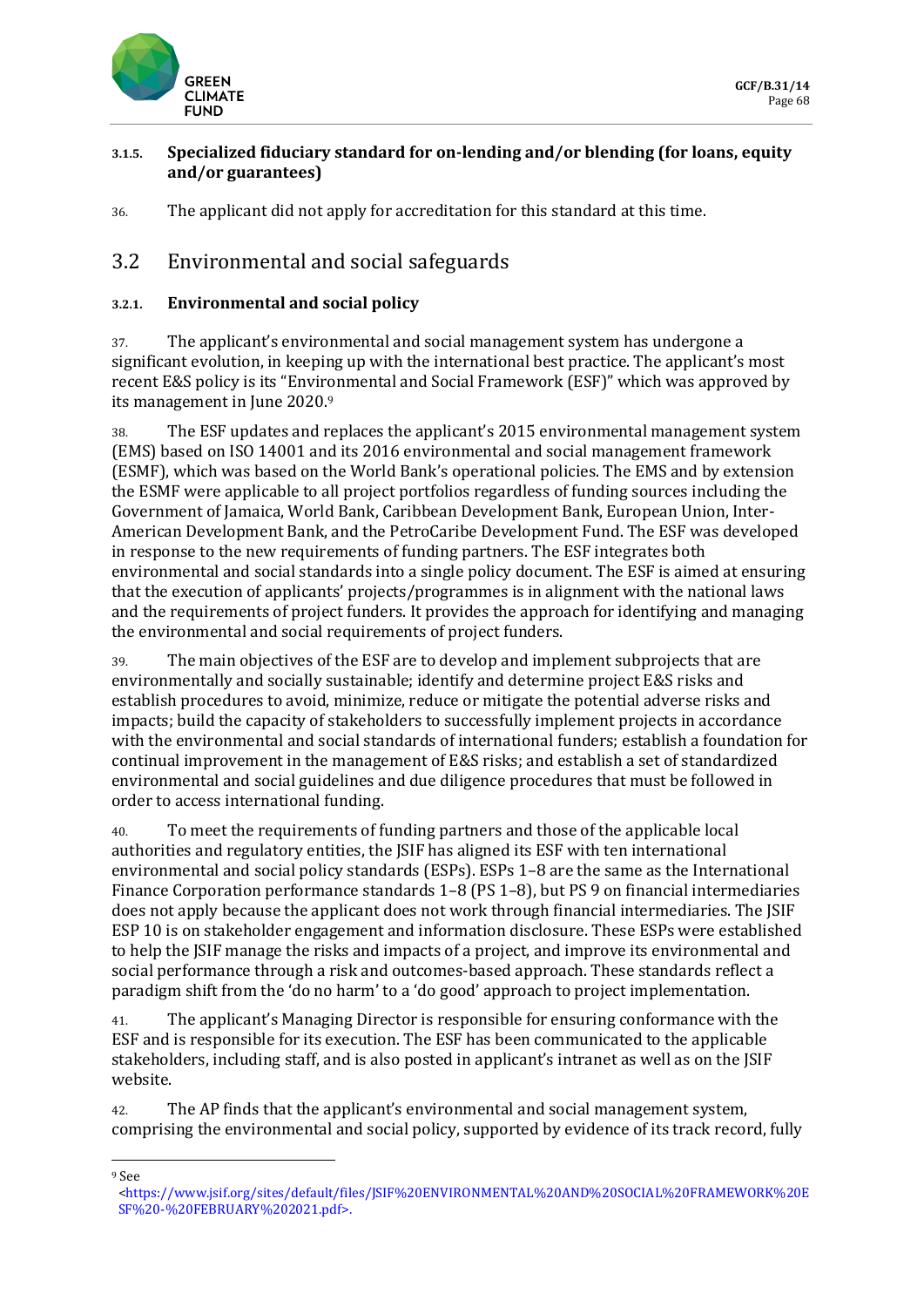

meets the GCF Revised Environmental and Social Policy to the extent applicable to accreditation, and the GCF interim environmental and social safeguards (ESS) standards for maximum E&S risk category B/I-2 projects/programmes with respect to performance standards 1–8.

### **3.2.2. Identification of environmental and social risks and impacts**

43. The applicant finances and implements a variety of small-scale community-level projects in rural, peri-urban and urban areas. These projects are expected to have generally positive environmental impacts, albeit some could result in minor adverse environmental impacts that would be mostly local and reversible. Occasionally, there may be a need for involuntary land acquisition under eminent domain to meet the requirements of land for a project.

44. In 2016 the applicant adopted its ESMF, which was based on the Operational Policies of the World Bank. Subsequently, the applicant adopted an updated ESMF for its Rural Economic Development Initiative (REDI II). The main objectives of the updated ESMF are to: establish procedures for screening all proposed projects for their potential adverse environmental impacts and land requirements/acquisitions; specify measures for managing, mitigating and monitoring environmental impacts during project implementation and operation; and outline the training and capacity-building arrangements needed to successfully implement the provisions of the ESMF. The updated ESMF includes tools on the applicant's institutional processes to identify the E&S risks and impacts of projects/programmes including for the subprojects consistent with ESPs 1–10 articulated in the ESF.

45. Depending on the magnitude of the potential impacts of projects or subprojects, the E&S risk level may be categorized as High, Substantial, Moderate or Low, which correspond to the GCF E&S risk categories A, B, -B and C, respectively. The risk level of the project will determine the type of additional E&S assessments that may be required and the extent of the mitigation measures to be implemented including the need for any changes in the design of the projects/programmes. The risk level will also be a determinant as to whether the applicant will pursue the subproject, at least in the proposed location. Where the risk of significant impact is too high and/or where the proposed mitigation measures are not viable, the applicant will forego the subproject and seek an alternative site if possible or feasible.

46. The applicant's REDI II ESMF provides evidence on its track record in applying the procedures consistent with the ESF on identification of E&S risk and impacts of projects/subprojects including E&S risk categorization. The applicant facilitated an online viewing for the AP of its computerized MIS to demonstrate the implementation of E&S risk and impacts identification, and its E&S management and monitoring processes in line with the ESMF and ESF.

47. The AP finds that the applicant's system of identifying E&S risks and impacts, supported by evidence of its track record, fully meets the GCF Revised Environmental and Social Policy to the extent applicable to accreditation, and the GCF interim ESS standards for maximum E&S risk category B/I-2 projects/programmes with respect to performance standards 1–8.

#### **3.2.3. Environmental and social management programme**

48. The ESF and the updated ESMF describe the applicant's institutional processes for managing mitigation measures and actions stemming from the E&S risk identification process. The applicant assesses, manages and monitors the E&S risks and impacts of all applicable projects/subprojects throughout their life cycle and in accordance with the requirements of its applicable standards, ESP 1–10.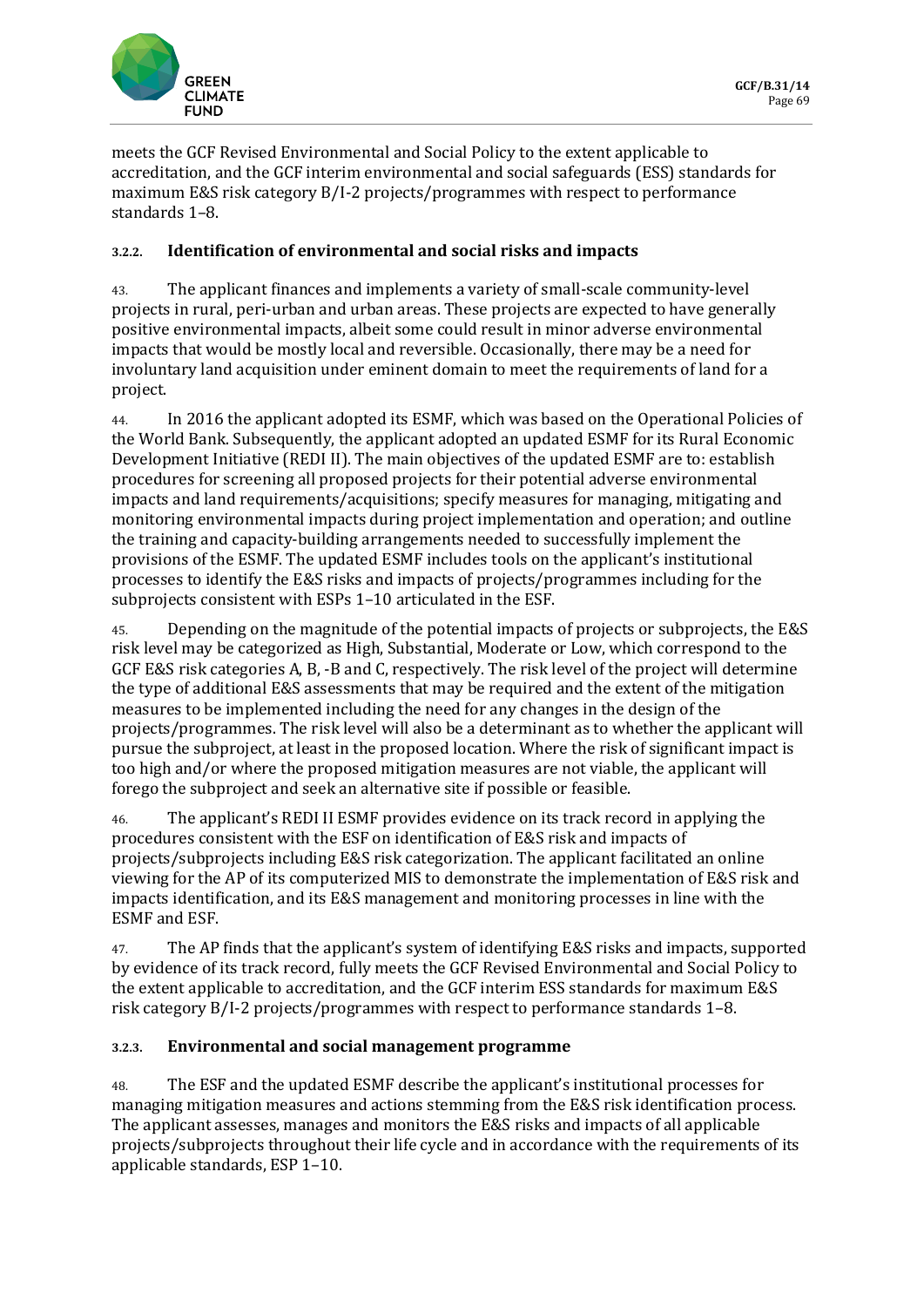

49. High-risk projects may require an environmental permit to be obtained and an environmental and social impact assessment to be conducted prior to implementation of the projects/programmes. A site-specific environmental and social management plan (ESMP) will also be developed for high-risk projects and programmes, including subprojects. Projects assessed as Substantial and Moderate risk may require an environmental permit; however, an environmental and social impact assessment is rarely required. Standard environmental and social screening and assessment is required. The applicant's generic ESMP is applied to the management of environmental and social issues for these projects/programmes, including subprojects, in those risk categories. Projects/programmes are classified as Low risk if the potential adverse risks and impacts and issues on human populations and/or environment are likely to be minimal or negligible. These projects/programmes, with few or no adverse risks and impacts and issues, will not require further environmental and social assessment.

50. At the project/programme level, E&S risk assessment will be conducted by the applicant during the E&S risk and impacts identification and appraisal to determine the overall risk level for the project/programme and to outline any additional assessment that should be conducted throughout the implementation of the project/programme. Where a project/programme involves the implementation of multiple subprojects for which the exact location cannot be ascertained during the appraisal, an ESMF will be used as the tool for environmental assessment and monitoring. A generic ESMP will be included in the ESMF, which will outline the potential risks; mitigation measures; who is responsible for implementation of the proposed mitigation measures; and the associated costs of the mitigation measures. The ESMF will be used to manage the E&S risks of the subprojects throughout the project cycle.

51. The applicant may also develop an environmental and social commitment plan (ESCP): an instrument required for specific projects that forms part of the legal agreement for projects. The ESCP reflects an accurate summary of the material measures and actions to address the potential E&S risks and impacts of the project in accordance with the mitigation hierarchy.

52. As evidence of its track record, the applicant has provided the ESMF for the REDI II of October 2018. The REDI II ESMF describes the requirement for developing an ESMP to be incorporated into the bidding documents when procuring contractors and consultants to implement the project. The applicant provided a sample of an ESMP for its projects/programmes including subprojects.

53. The applicant is an ISO 14001:2015 certified organization, and one requirement of that certification is that the EMS must be audited at least once per year by a qualified team of trained internal auditors. The EMS is audited annually by an independent external auditor for compliance with the ISO standard. The JSIF currently has a cohort of approximately 16 staff that have been trained to conduct internal EMS audits to the ISO 14001:2015 standard. The internal EMS audit team carried out planned audits annually over the 11-year life of the JSIF EMS. Auditors are assigned areas to assess that are independent of their job functions. A comprehensive report of the audit findings is prepared and documented as required by the ISO standards. A corrective action request is prepared by the auditors for each finding or noncompliance, and this is signed off by the auditor only after implementation of corrective measures. The issues are tracked to determine if the corrective actions are effective. The applicant provided copies of internal and external audit reports on its EMS.

54. The AP finds that the applicant's E&S risk management programme, supported by evidence of its track record, fully meets the GCF Revised Environmental and Social Policy to the extent applicable to accreditation, and the GCF interim ESS standards for maximum E&S risk category B/I-2 projects/programmes with respect to performance standards 1–8.

#### **3.2.4. Monitoring and review**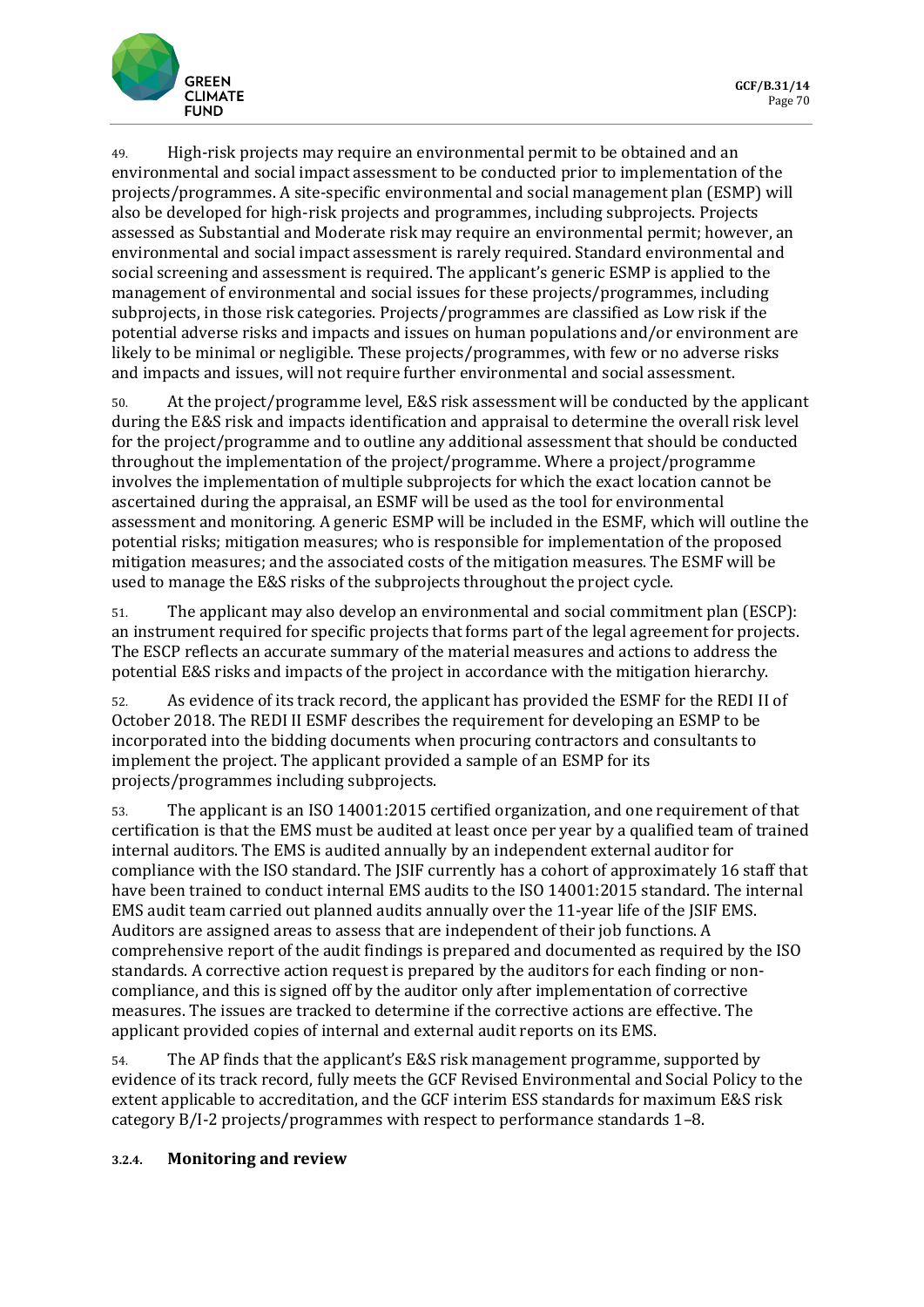

55. The applicant's ESF describes its internal processes to support a monitoring/supervision programme that tracks and ensures completion of mitigation and performance improvement measures. The updated REDI II ESMF and the Environmental Management System Procedures Manual (November 2015) also contain the applicant's monitoring and reporting procedures. All projects/programmes or subprojects are monitored during implementation to ensure that work activities are being carried out in accordance with the environmental and social performance standards. The ESMP and ESCP form the basis for monitoring the environmental and social performance of the projects/subprojects. The E&S risk monitoring is carried out by the applicant's relevant technical staff including environmental and social officers. However, where applicable, qualified external consultants may be contracted to carry out monitoring activities and to assess for potentially new or unforeseen E&S risks.

56. As evidence of its track record on monitoring and reporting, the applicant provided a sample of E&S risk monitoring reports for subprojects implemented under its Integrated Community Development Project financed by the World Bank, including on-granting. That project is aimed at improving access to urban infrastructure and services and increasing public safety in economically depressed and socially volatile communities in Jamaica.

57. The applicant facilitated online viewing by the AP of the MIS to demonstrate the applicant's processes on screening, monitoring, supervision and mitigation measures. The applicant conducts an annual management system review with senior management, as a requirement of the environmental and social management system. The exercise is a detailed assessment of the performance of the environmental and social management system over the reporting period and outlines, in general terms, plans for any changes to the system. A sample of a management system review report was provided.

58. The AP finds that the applicant's system of E&S risk related monitoring and review, supported by evidence of its track record, fully meets the GCF Revised Environmental and Social Policy to the extent applicable to accreditation, and the GCF interim ESS standards for maximum E&S risk category B/I-2 projects/programmes with respect to performance standards 1–8.

### **3.2.5. External communications, consultations, information disclosure and grievance redress mechanism at the institutional level**

59. The applicant's external communication channels are provided in the ESF, which states that affected persons or any other interested parties can lodge complaints or provide feedback through multiple channels, including: the JSIF officer assigned to the project; the site supervisor; JSIF telephone lines; project environmental consultants; via the JSIF social media platforms (Instagram, Facebook and Twitter); emails addresses and fax numbers; and a link on the JSIF website.

60. The applicant has established an institutional-level grievance redress mechanism (GRM) policy that is applicable to all projects to be implemented.<sup>10</sup>

61. The GRM policy is also outlined in ESPs 10 of the ESF as well as in its internal operations manual and its CBC manual. The GRM policy is designed to be culturally appropriate and accessible to affected vulnerable people; and considers the availability of judicial recourse and customary dispute settlement mechanisms among indigenous peoples. The GRM policy will be implemented by the applicant's grievance redress team, which will comprise the Social Development Manager, a social officer, a project officer and an environmental officer. The manager for the project which is subject to the grievance will also be invited to participate in assessing and resolving the grievance. The legal officer will provide legal guidance throughout

<sup>10</sup> See [<https://www.jsif.org/sites/default/files/Grievance%20Redress%20Mechanism%20Policy.pdf](https://www.jsif.org/sites/default/files/Grievance%20Redress%20Mechanism%20Policy.pdf) and also available in its website at: https://www.jsif.org/content/jsif-corporate-profile>.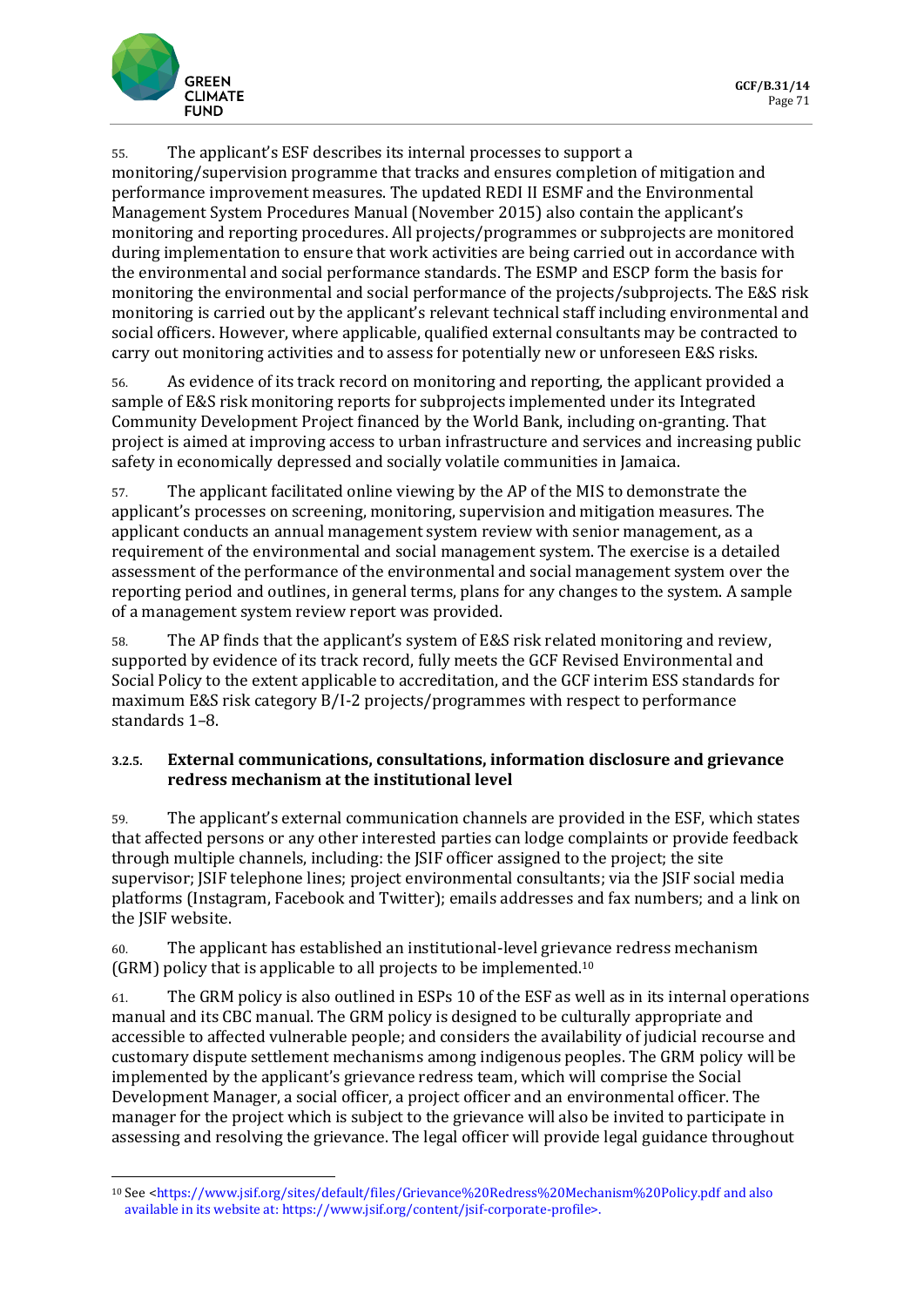

the process of resolving grievances and, where necessary, will approve documents. The applicant provided information on the composition, qualifications, experience and reporting lines of the grievance redress team that would manage any E&S risk grievance for GCF projects/programmes.

62. While the grievance redress team will be directly responsible for implementing the activities to ensure that grievances are resolved, the IAD (led by the chief internal auditor) will provide independent oversight of the process. The IAD is staffed with an auditor with over twenty years of experience and an internal audit assistant to whom delegation takes place with the oversight of the chief auditor. The IAD is not only skilled at handling audit issues but also has experience of receiving various complaints ranging from project or employee complaints, to the conduct of external stakeholders. The IAD reports to the JSIF board through the audit committee. The applicant provided CVs of the chief internal auditors who would provide an independent oversight on the GRM. The applicant provided a copy of its log on previously managed complaints.

63. Through multiple consultations, the grievance redress team will ensure that community members, particularly those affected by the project, are informed about the avenues for grievance redress. Communities will also be notified of the GRM in project information meetings and through other State entities including the Social Development Commission. The grievance team will ensure that records of grievances received and the result of attempts to resolve these are maintained. This information will be entered into the applicant's MIS and be included in the regular progress reports, including the date of the dispute, the nature of the dispute and how it was resolved. Additionally, representatives of line ministries of other partnering government agencies can communicate grievances on behalf of people affected by the project to JSIF. Complaints will be noted in a grievance log with a response time of between 1 and 4 weeks, depending on the complexity of the issue.

64. An addendum to the ESF outlines the JSIF environmental and social disclosure policy that is consistent with the requirements of the GCF Information Disclosure Policy, particularly related to E&S risk category B/I-2. The applicant has a track record on disclosure and consultation of its E&S risk assessments for its World Bank funded projects/programmes. The applicant's CBC manual includes the provision for the applicant's executing entities to include GRM at the project level. The applicant provided evidence on its track record on disclosing E&S risk assessments to the public and also of inclusion of its GRM in its projects/programmes.

65. The AP finds that the applicant's system of external communications, consultations, information disclosure and grievance redress mechanism, supported by evidence of its track record, fully meets the GCF Revised Environmental and Social Policy to the extent applicable to accreditation, the GCF interim ESS standards and the GCF Information Disclosure Policy regarding E&S risk information disclosure requirements for maximum E&S risk category B/I-2 projects/programmes with respect to performance standards 1–8.

#### **3.2.6. Organizational capacity and competency**

66. The applicant provided its organizational chart and the biodata of its key E&S risk experts as well as details of their E&S risk training. The applicant's Managing Director leads the organization and is responsible for final approval of environmental and social policies and plans, as well as funding for implementation. All general managers report directly to the Managing Director. The general manager for technical services manages all technical staff including project managers, and develops the ESF. They also review environmental and social policies and plans for submission to the Managing Director for final approval.

67. The social development managers, systems operation and environment manager and project managers report directly to the general manager for technical services. The systems operation and environment managers develop environmental policies and ESMF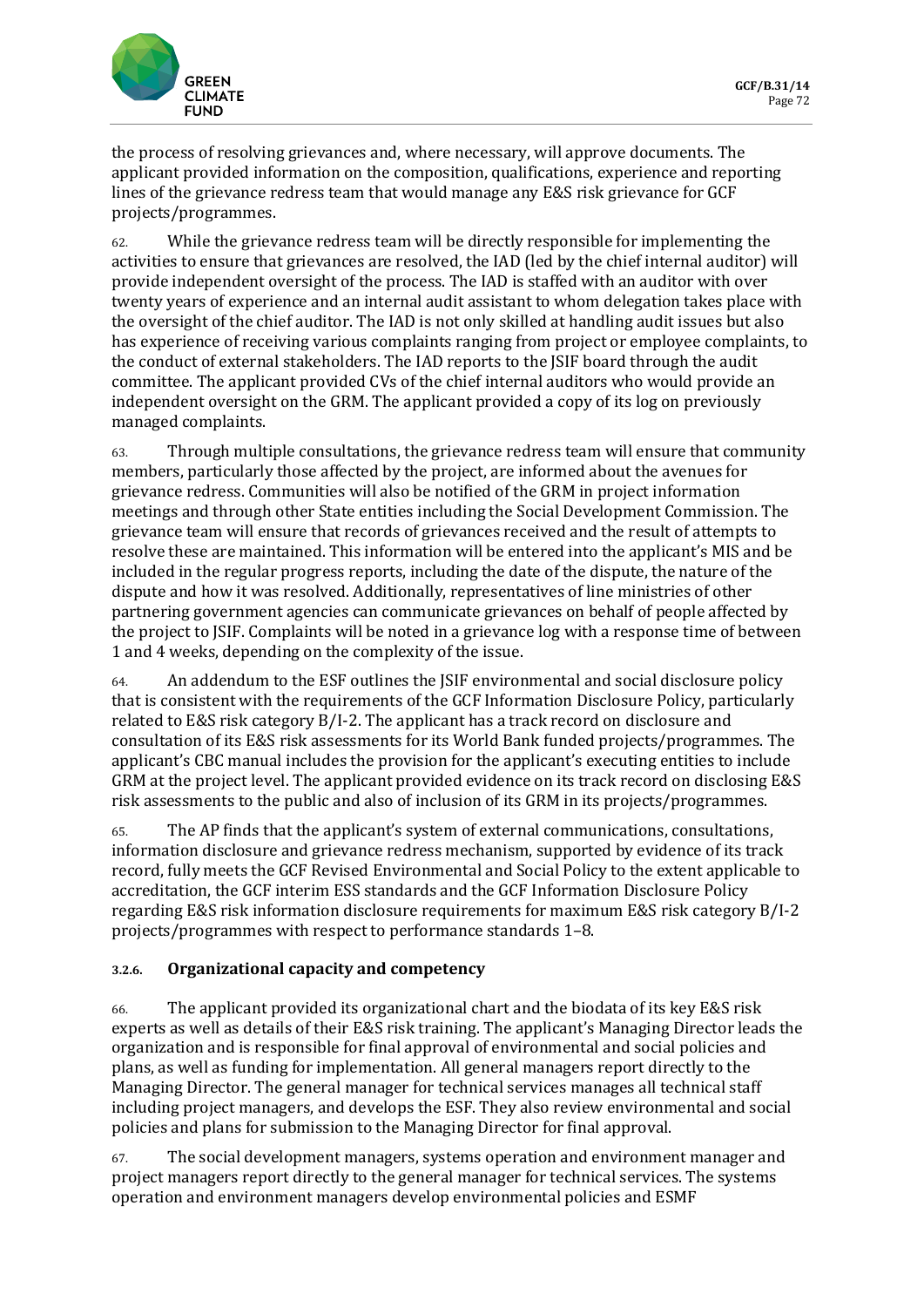

implementation plans. The social development managers develop the social policies and plans. The project managers supervise the day-to-day project activities including implementation of ESMF requirements. The technical and social officers, including the environmental officers, are managed directly by the project managers and are responsible for implementing and monitoring environmental and social activities. The environmental officer is supervised by the systems operation and environment manager. The environmental officer helps to develop policy and performs day-to-day monitoring for ESMF compliance.

68. With the approval of the Managing Director, the general manager for finance and procurement allocates funding for the implementation of the ESMF with the support of the finance and procurement staff. The general manager for corporate services manages the MIS, legal, communications and human resources staff, who are all critical in the implementation of the ESMF. The legal and governance manager ensures ESMF policies and plans are compliant with applicable laws prior to implementation. The legal and governance team plays a critical role in the resolution of grievances and settling matters relating to displacement or resettlement. The MIS manager provides support for managing ESMF documents including publication of information. The communications team develops and provides public information regarding the ESMF to improve awareness. They also play a critical role in stakeholder consultations. The human resources manager is responsible for hiring staff to support the ESMF where additional capacity or competency is required. The IAD reports directly to the JSIF board and will be responsible for independent auditing of the ESMF implementation.

69. The environmental and social team has been sensitized on the requirements of the ESF. A training plan has been developed to include training for staff and other project stakeholders on the requirements of the ESF, which has been approved by the applicant's board of directors for implementation. The training matrix, appraisal report and board approval have been provided by the applicant and reviewed by the AP. The applicant has provided CVs which show that its personnel have experiences in each ESP.

70. The AP finds that the applicant's organizational capacity and competency to implement the environmental and social management system, supported by evidence of its track record, fully meet the GCF Revised Environmental and Social Policy to the extent applicable to accreditation, and the GCF interim ESS standards for maximum E&S risk category B/I-2 projects/programmes with respect to performance standards 1–8.

# 3.3 Gender

71. The applicant complies with the Jamaica National Policy on Gender Equality,<sup>11</sup> as codified in the applicant's operations manual. The operations manual describes the key principles and approach to promoting social inclusion, guiding the applicant's on gender mainstreaming both at its institutional level and at the projects/programmes level. The applicant's gender mainstreaming strategy is more holistic than is common in scope because it incorporates a human rights approach involving the government, private sector and civil society to ensure that women and men have equal access to opportunities, resources and rewards towards promoting sustainable human and national development. The policy is implemented through gender action plans. The applicant provided separately its most recent institutional-level gender action plan for the period Jan 2020 – Jan 2025.

72. The applicant's procedures and practices to support the implementation of its Gender Policy are described in the operations Manual, which also includes the checklist to be completed as part of the appraisal process and presented to the Social Review Committee along

<sup>11</sup> See [<https://www.nlj.gov.jm/files/u8/NPGE-JA-FINALwCover21311.pdf>](https://www.nlj.gov.jm/files/u8/NPGE-JA-FINALwCover21311.pdf).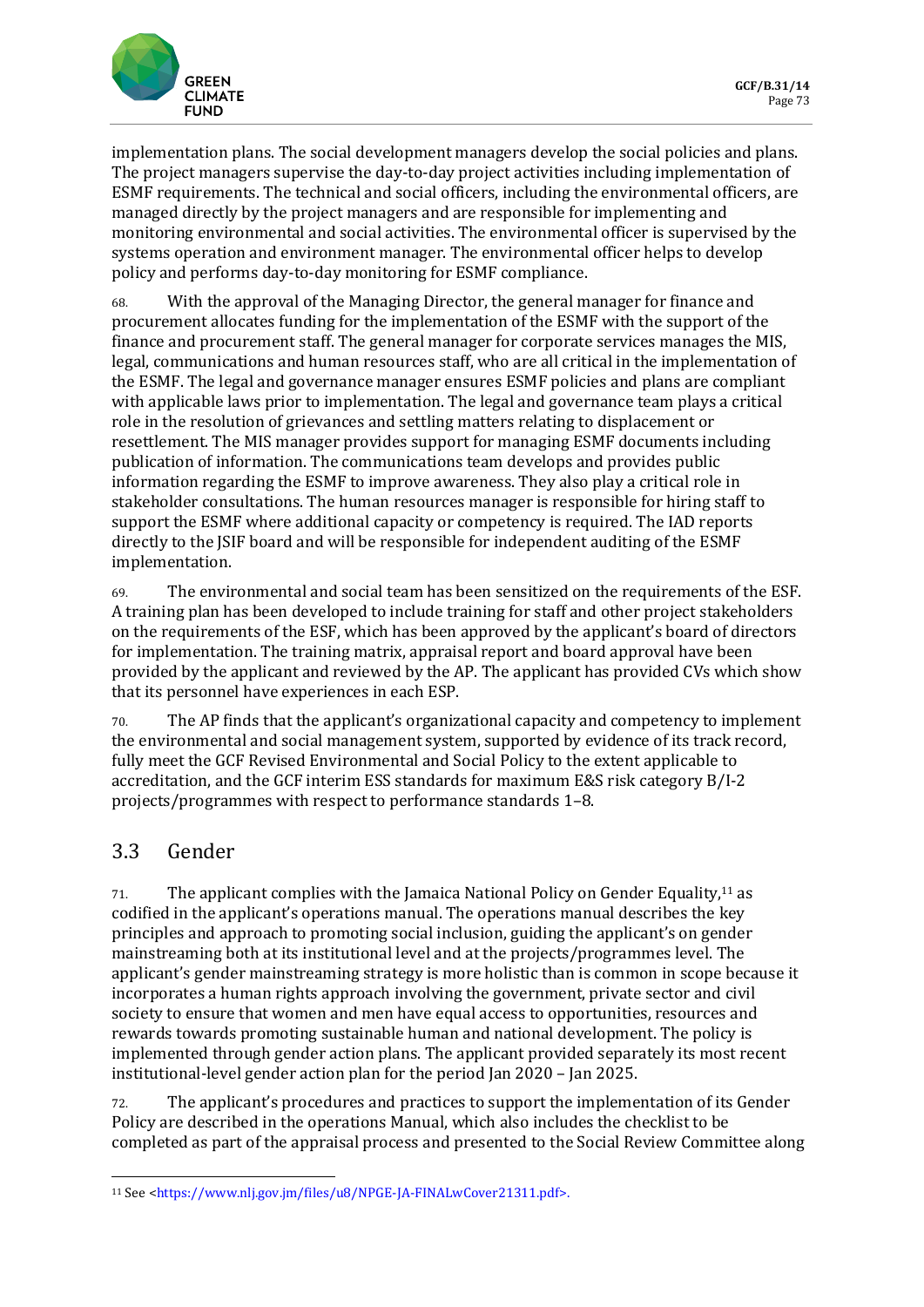

with the project appraisal report. The operations manual also includes gender indicators to be used in monitoring and evaluating project performance.

73. The applicant's Social Development Unit is responsible for ensuring that social dimensions such as participation, gender and development, social safeguards, and management of social risks are incorporated into the three major processes of JSIF operations: national programming, project design, and project implementation and evaluation.

74. The unit performs the following functions within the JSIF project cycle: provides input on social development issues at the senior management level into processes related to project concept design and development; reviews projects screening recommendations and making decisions to reject, accept or proceed into project concept development; chairs the Social Review Committee including review of projects, terms of reference related to social services and making recommendations for amendment, approval or rejection; provides input on social development to guide the development of concept papers, research, manuals, terms of references, reports and other documents; and documents and disseminates best practice and lessons from project results to staff and external parties.

75. The applicant's Monitoring & Evaluation Unit ensures that M&E functions are fully integrated into JSIF operations at all levels, and provides technical support to staff and coordinates reporting at national, organizational and project levels. It is staffed by an M&E coordinator and an M&E analyst, with oversight provided by the project manager for social development/M&E. The applicant provided the CV of its CBC and training coordinator. The applicant provided evidence on training and development programmes for its E&S, gender and other relevant staff, particularly related to the implementation of the Gender Policy.

76. The applicant has provided several project documents including on the St Thomas Women's Agricultural Initiative to help women increase access to market for their vegetables grown in greenhouses for sustainable income and employment. The applicant also provided project documents on its initiative on a Solid Waste Management Project; the Caribbean Coastal Management Program – Product Development and Capacity Building, on developing tourism; a financing agreement for the Treasure Beach Women Group Benevolent Society Promotion and Training; and the Church Pen Drainage Improvement Project. The applicant also provided evidence that, for the Integrated Community Development Project, it ensures its contractors have no gender discrimination in terms of payment; and provided a wage sheet on its Grainville Project showing non-discriminatory practices in terms of benefits and remuneration for both men and women employees.

77. The AP finds that the applicant's gender policy, procedures and capacities, supported by evidence of its track record, fully meet the updated GCF Gender Policy to the extent applicable to accreditation.

# **IV. Conclusions and recommendation**

# 4.1 Conclusions

78. Following the assessment of the applicant, the Secretariat concludes the following in relation to the application with respect to the potential to continue in the role of an accredited entity and to support the mandate and objectives of GCF: the applicant has the potential to support GCF in implementing its Updated Strategic Plan for 2020–2023 with respect to:

(a) Bringing complementarity to existing national entities in the accreditation pipeline through the applicant's ability to engage with community-level organizations and support grass root and projects run by civil society organizations.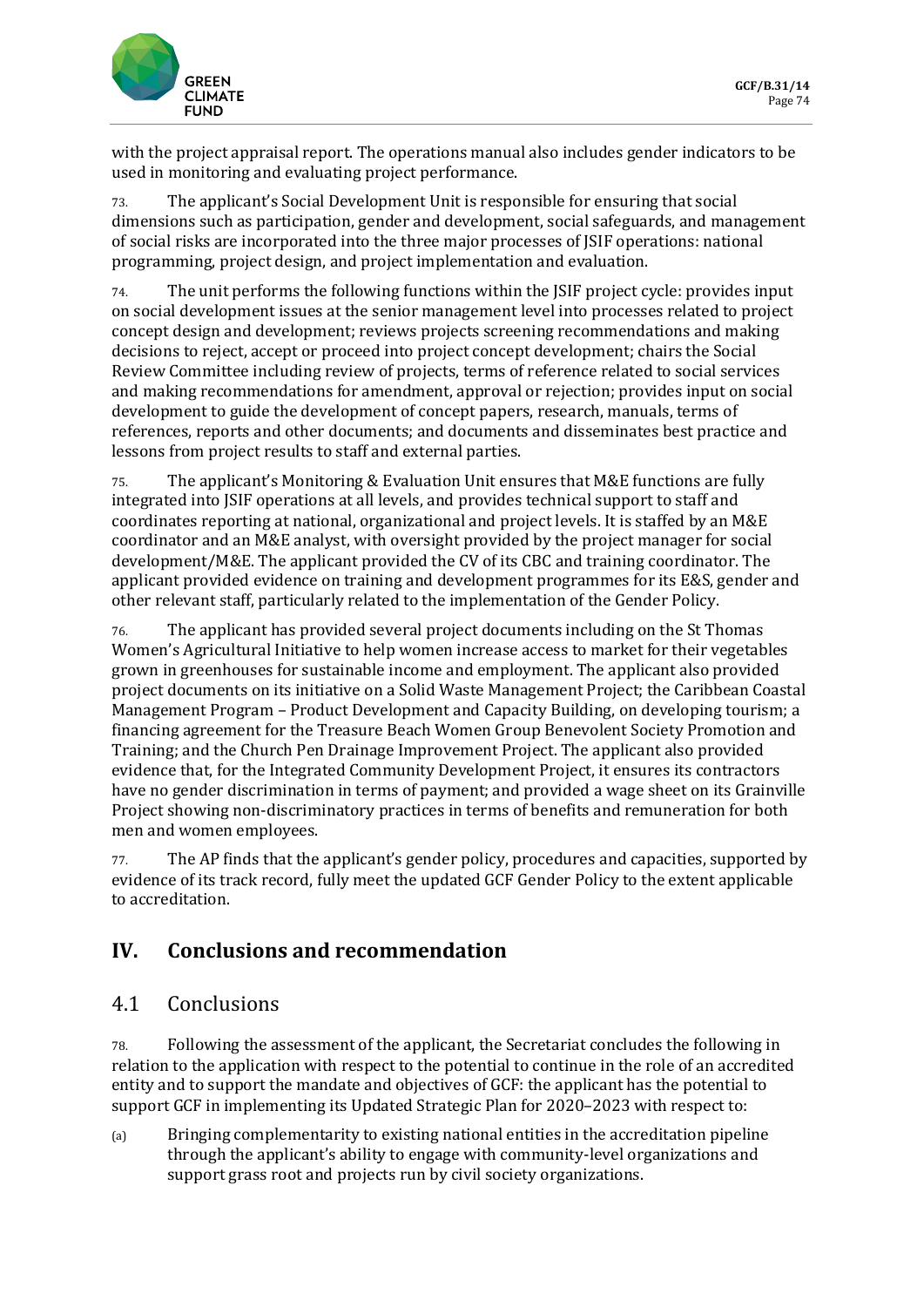

- (b) The indicative projects/programmes that the applicant intends to submit to GCF within the scope of accreditation recommended by the AP in paragraph 7 above and alignment of said indicative pipeline with country programming priorities. The applicant is engaging with the NDA of Jamaica on relevant country projects/programmes identified in the endorsed GCF country programme and/or otherwise prioritized with a view to bringing a project to GCF if accredited. The applicant's accreditation will strengthen the country's strategy of having key nominated national direct access entities (DAEs) addressing specific but complementary aspects of reducing emissions and resiliencebuilding in addressing the challenges of climate change for a small island developing State;
- (c) Enabling country ownership and increasing the portfolio of DAEs to GCF, particularly as the applicant is the first national DAE in the country to be recommended by the AP for the Board's consideration on accreditation;
- (d) Potential contribution to the adaptation and mitigation balance in the GCF portfolio since the applicant focuses on adaptation and cross-cutting activities and supporting diversity in GCF results areas such as health and food and water security; ecosystems and ecosystem services, and livelihoods of people and communities; and
- (e) Addressing interests of particularly vulnerable groups.

79. Following its assessment, the AP concludes the following in relation to the application with respect to the applicant's ability to meet the GCF accreditation standards identified in paragraph 12 above:

- (a) The applicant meets the requirements of the GCF basic fiduciary standards, and to the extent applicable to accreditation, the GCF Policy on the Protection of Whistle-blowers and Witnesses, the GCF Policy on Prohibited Practices, the GCF AML/CFT Policy; the specialized fiduciary standard for project management; and the specialized fiduciary standard for grant award and/or funding allocation mechanisms;
- (b) The applicant meets the GCF Revised Environmental and Social Policy and to the extent applicable to accreditation, the GCF interim ESS standards and the GCF Information Disclosure Policy on disclosure of E&S information in relation to the medium E&S risk (category B/I-2); and
- (c) The applicant has demonstrated that it has a policy, procedures and competencies in order to implement its gender policy, which is found to be consistent with the updated GCF Gender Policy to the extent applicable to accreditation, and has demonstrated that it has experience in gender considerations in the context of climate change.

### 4.2 Recommendation on accreditation

80. The AP recommends, for consideration by the Board, applicant APL115 for accreditation as follows:

- (a) Accreditation type:
	- (i) **Maximum size of an individual project or activity within a programme:**  small (including micro);
	- (ii) **Fiduciary functions:** 
		- (1) Basic fiduciary standards;
		- (2) Specialized fiduciary standard for project management; and
		- (3) Specialized fiduciary standard for grant award and/or funding allocation mechanisms; and